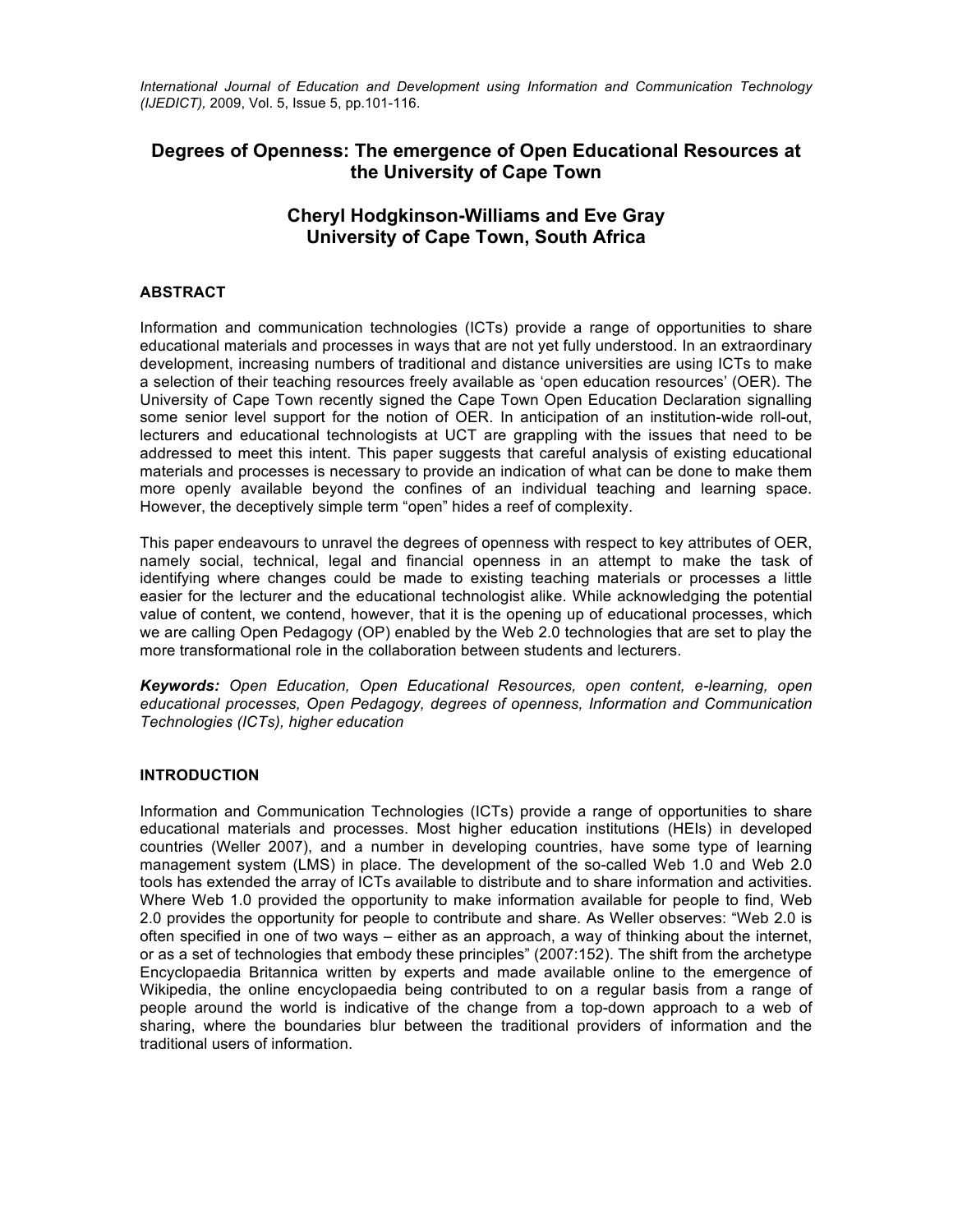The emergence of OER is an interesting, yet paradoxical, social development in the current higher education environment. With the opportunity to extend their reach with ICTs, distance and traditional campus-based universities now face even stiffer competition locally and internationally than before. This extraordinary trend of making teaching and learning resources and approaches freely available to other lecturers and students within this competitive climate has been dubbed a new "culture of contribution" by Atkins, Seely Brown and Hammond (2007:3) who recently reviewed the achievements, challenges and new opportunities of the OER.

Although not the first, the Massachusetts Institute of Technology's OpenCourseWare (OCW) initiative, and the subsequently established OCW Consortium, are currently one of the most globally familiar providers of open educational resources. The MIT OCW is billed as "an ideal that flows from the MIT Faculty's … conviction that the open dissemination of knowledge and information can open new doors to the powerful benefits of education for humanity around the world" (MIT OpenCourseWare Story<sup>1</sup>).

MIT partnered with Sapient Corporation to create and deploy one of the largest content management systems in higher education. This enabled MIT to fulfil its mission and make 1900 of their courses available to the world. These materials may be:

'used, copied, distributed, translated, and modified by anyone, anywhere in the world. All *that is required of adopters of the materials is that the use be non-commercial, that the original MIT faculty authors receive attribution if the materials are republished or reposted online and that adapters openly share the materials in the same manner as MIT OCW" (The MIT OpenCourseWare Story: 1).*

The Open University (OU), in the United Kingdom, a traditional distance education institution, has likewise made some of its content available to potential students through its OpenLearn initiative in two key ways. OU's LearningSpace offers access to learning materials, while LabSpace offers content that can be downloaded, remixed, adapted and reused.

The two institutions embody the concept of OER, albeit in slightly different ways that perhaps reflect their identities: MIT makes individual components of their courses available that favours reuse by lecturers and graduate students, while the OU makes fully integrated courses available that favours the self-learners or distance learners who do not usually attend lectures on campus.

#### **CONCEPT AND TYPES OF OPEN EDUCATIONAL RESOURCES**

The Open Educational Resources concept is based on the philosophical view of knowledge as a collective social product and the desirability of making it a social property (Prasad & Ambedkar cited in Downes 2007:1). Major funders of OER, the William and Flora Hewlett Foundation contend that: 'At the heart of the movement toward Open Educational Resources is the simple and powerful idea that the world's knowledge is a public good and that technology in general and the Worldwide Web in particular provides an extraordinary opportunity for everyone to share, use, and reuse knowledge'.

While this concept is simple enough – "universities and similar institutions [making] their academic materials freely available online for everyone to use. ... [it] hides a wealth of complexity and has profound implications for the way we conceive and practice higher education" (Weller 2007:149). One aspect of which is the question of "openness", in other words: "What is 'open'?" or more theoretically: "What does the concept of 'openness' encompass – content, process or both?"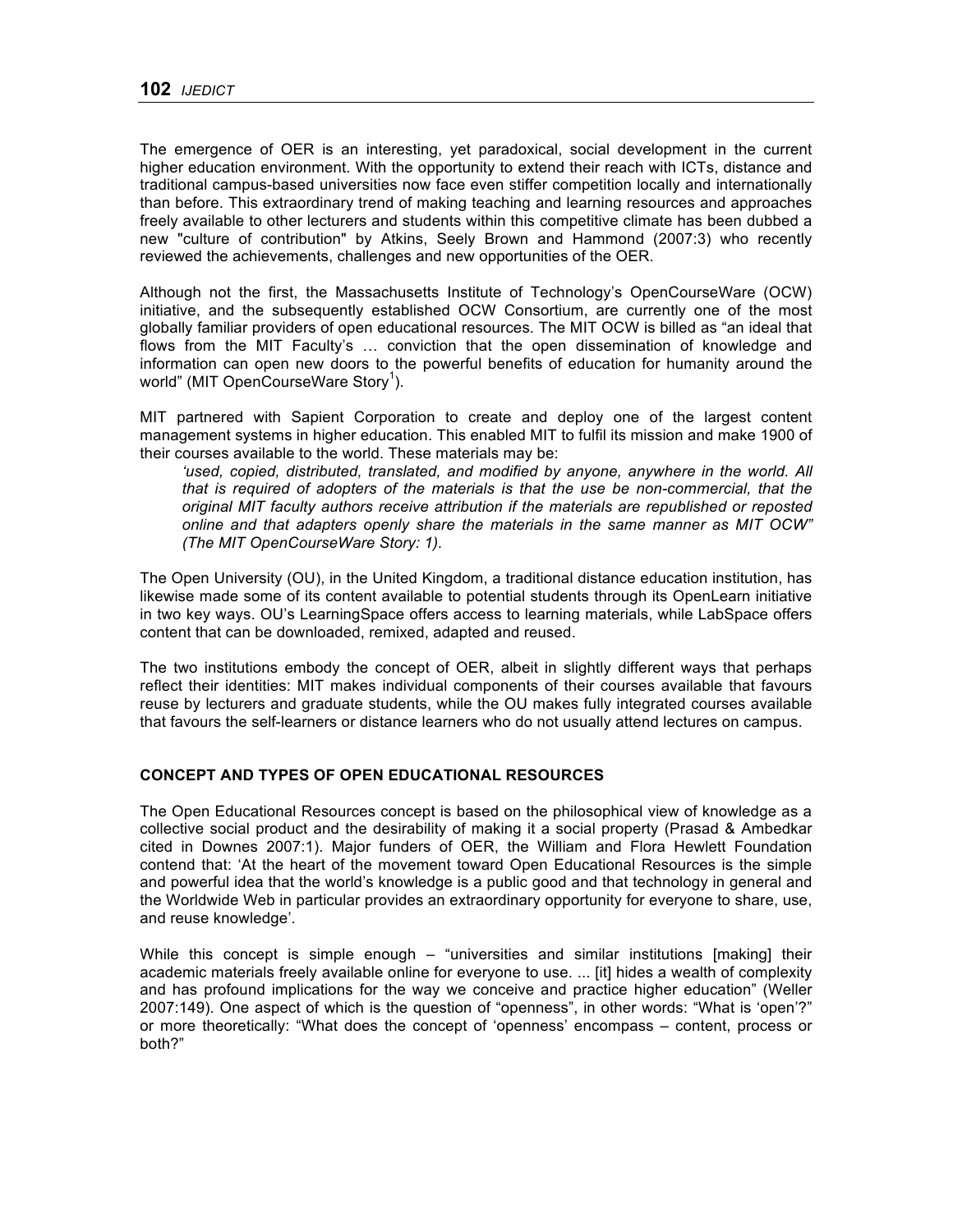An analysis of the various definitions of OER yield a range of answers as to what open resources are. UNESCO's (2002) definition or OER and Holotescu's rewording of this definition, make it clear that OER are synonymous with 'content':

*… technology-enabled, open provision of educational resources for consultation, use and adaptation by a community of users for non-commercial purposes (UNESCO 2002, Paragraph 3) or as reworked as 'the open provision of educational resources enabled by information and communication technologies, for consultation, use and adaptation by a community of users for non-commercial purposes (Holotescu 2007).*

Likewise Johnstone's classification of three types of OER implies that OER is restricted to 'content' alone:

- *Learning resources courseware, content modules, learning objects, learner-support and assessment tools, online learning communities*
- *Resources to support teachers tools for teachers and support materials to enable them to create, adapt and use OER, as well as training materials for teachers and other teaching tools*
- *Resources to assure the quality of education and educational practices (Johnstone 2005:16).*

Margulies' conceptual map (2005 in OECD 2007:31) provides an influential conceptualisation of OER as 'content'.



*Figure 1: OER conceptual map*

(Margulies 2005 in OECD 2007:31)

By contrast, in their definition of OER, Atkins, Seely-Brown and Hammond hint that OER includes aspects of 'process' such as 'techniques used':

*… teaching, learning, and research resources that reside in the public domain or have been released under an intellectual property license that permits their free use or re-purposing by others. Open educational resources include full courses, course materials, modules,*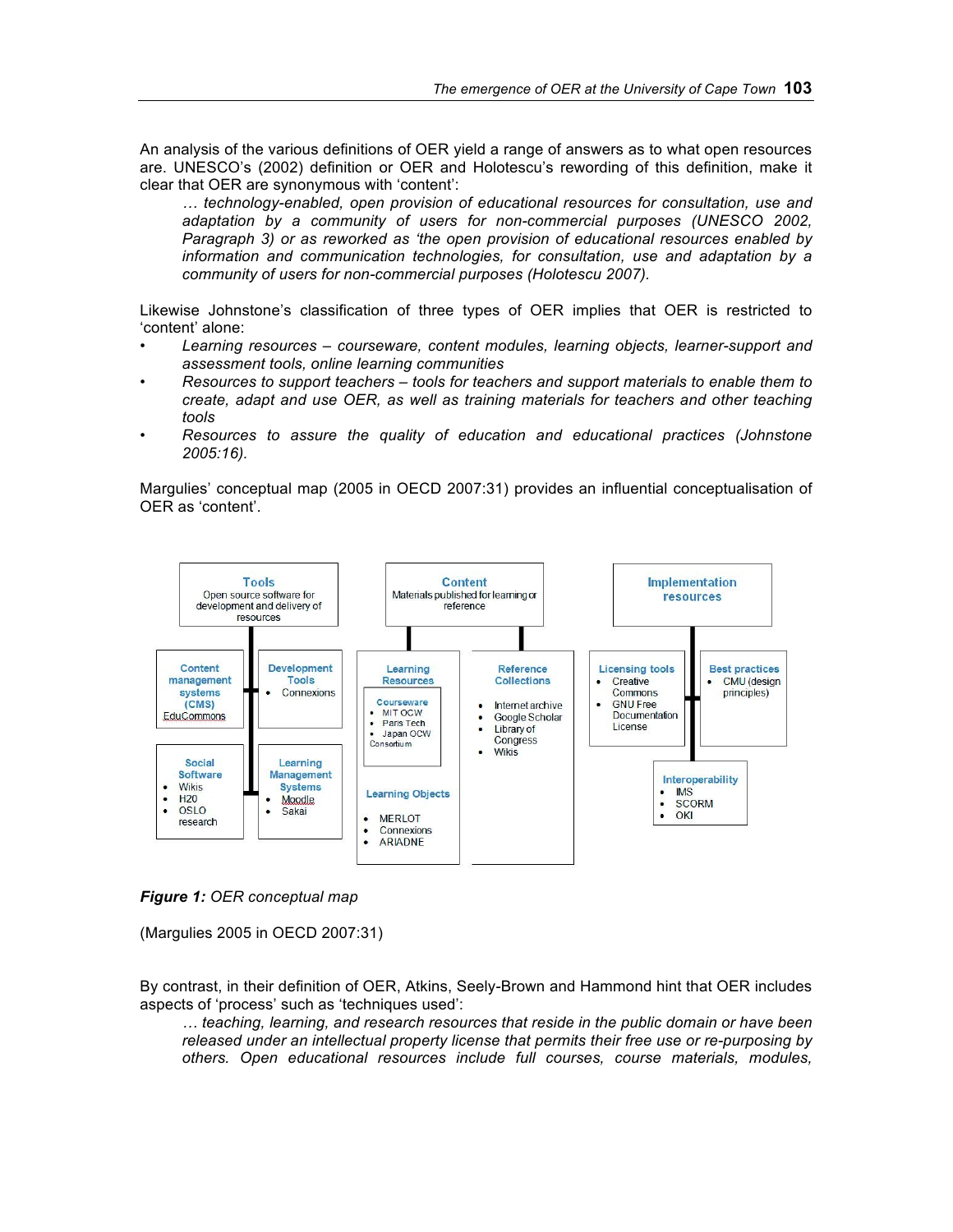*textbooks, streaming videos, tests, software, and any other tools, materials, or techniques used to support access to knowledge (Atkins, Seely-Brown & Hammond, 2007:4).*

While acknowledging the potential value of actual content, we contend, however, that it is the opening up of educational processes, which we are terming Open Pedagogy (OP) enabled by the Web 2.0 technologies, that are set to play the more meaningful role in the collaboration between students and lecturers than content alone.

What is meant by the term "open" may at face value appear obvious and self evident, either a product or educational process. Deeper analysis of the concept of 'openness' shows that there are a number of different attributes that might render OER more or less open.

#### **ATTRIBUTES OF OPENNESS**

Various activists and researchers have endeavoured to pinpoint how the concept 'openness' is to be understood in relation to OER. Some of these suggestions are plotted in Table 1 in an endeavour to obtain a sense of the range of attributes associated with the concept of 'openness'.

| of<br><b>Attributes</b><br>"openness" | Bissell $(2008)^2$                                                                           | (OECD<br><b>Walker</b><br>2007:32<br><b>Daniel</b><br><u>in</u><br>2006) | D'Antoni<br>(OECD<br>2007:32 in Daniel et<br>al 2006) |
|---------------------------------------|----------------------------------------------------------------------------------------------|--------------------------------------------------------------------------|-------------------------------------------------------|
| Social openness                       | Shareable<br>Authoritative<br>Useful                                                         | Effective                                                                | Accredited                                            |
| <b>Technical openness</b>             | Interoperable<br>Internationally<br>accessible<br>Easily identifiable<br>Findable<br>Indexed | Convenient<br>Available                                                  | Accessible                                            |
| Legal openness                        | Shareable<br>Adaptable                                                                       |                                                                          |                                                       |
| Financial openness                    |                                                                                              | Affordable<br>Sustainable                                                | Affordable                                            |

*Table 1: Attributes of openness*

What is clear is that there are a range of attributes associated with the concept of OER. Further examination of the attributes makes it evident that there are indeed 'degrees of openness' in relation to each of four key attributes of social, technical, legal and financial openness.

#### **DEGREES OF OPENNESS**

The concept of 'degrees of openness' is not new; it has been used in relation to open economies (De Broeck and Sløk 2005); open source software (West 2007); openness of societies (Breen and Jonsson 2005) and more recently as a way of understanding the emerging trend of OER (Atkins et al. 2007, although not in relation to OER as yet. We use the concept of 'degrees of openness' firstly to understand the range of openness within selected key attributes associated with OER, and secondly to describe where particular OER or open educational processes, which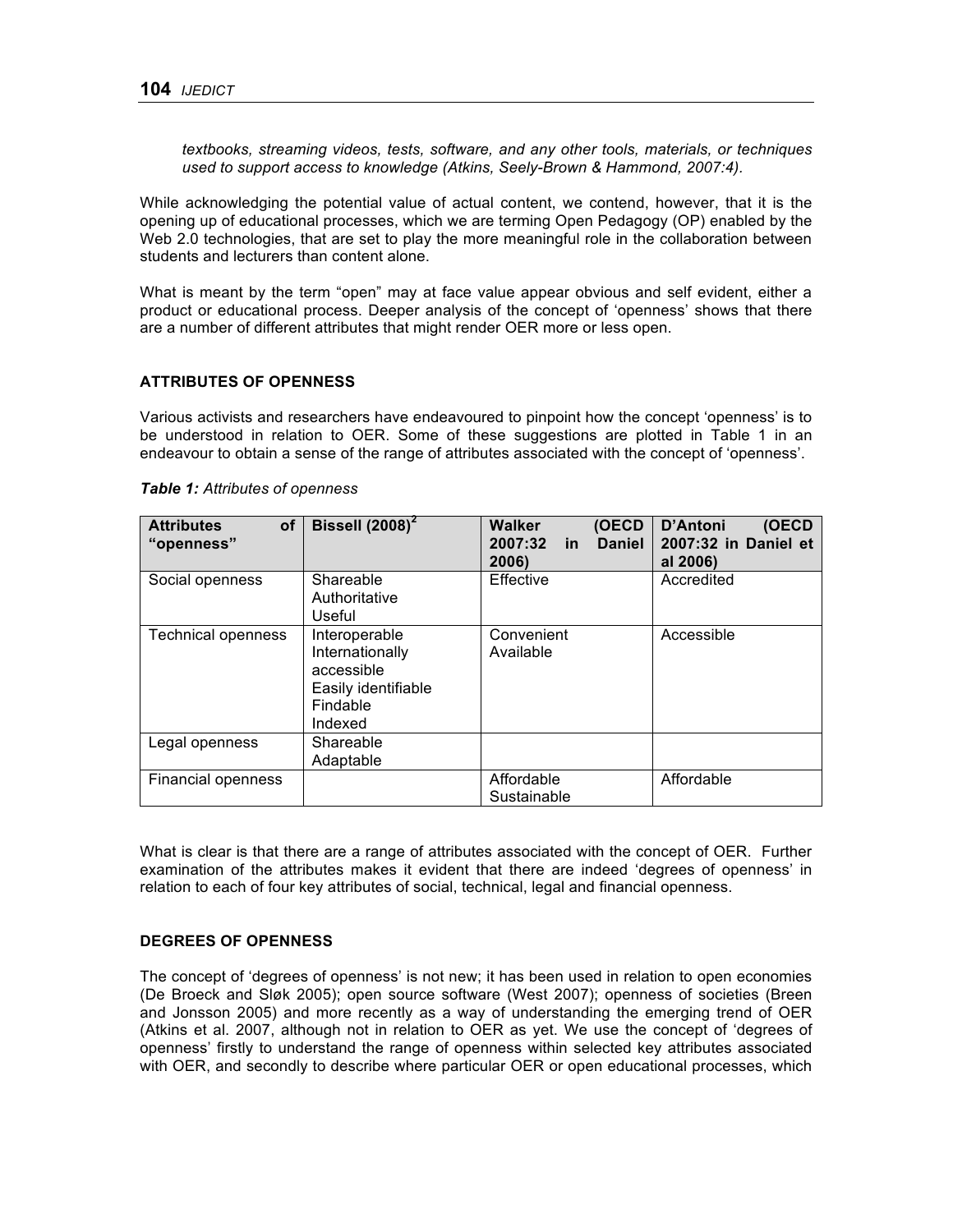we are calling Open Pedagogy (OP), lie along the continuum. We contend that this can assist lecturers and educational technologists to identify where interventions could take place in order to realise the optimal value of OER and OP. But firstly, we endeavour to surface some of the characteristics of some of the key attributes associated with OER and subsequently OP.

## **SOCIAL OPENNESS**

The fundamental attribute of openness is the willingness to make materials available beyond the confines of the classroom by lecturers, students and university management. Even if the technological infrastructure exits to allow materials to be a button-click away, unless lecturers are willing to share their materials or pedagogy, the technological affordance will remain unrealised.

It is worth noting that even as the largest provider of OER, MIT consider their faculty as 'the key stakeholder group and a key enabler of an opencourseware initiative' (MIT OpenCourseWare Story). To this end, the participation in the MIT OCW initiative was planned as a voluntary, 'faculty centric' initiative and involved faculty as early as possible on the program advisory board (MIT OpenCourseWare Story).

More importantly, with the emergence of Web 2.0 tools such as wikis, blogs and virtual communities, the differentiation between lecturers as producers of content and students as consumers of content has started to blur and has 'shifted attention from access to information towards access to other people' (Seely-Brown and Adler 2008: 18).

|                                                                                                                                                                                |                                                                                                                                                                                                                 | Lecturer-centred<br><b>USE</b>                                                                                                        |                                                                                                                                                                                               |                                                                                                                                       |                                                                            | <b>Student-centred</b><br><b>CONTRIBUTE</b>                                       |                                                                                                              | <b>Student, lecturer and</b><br>broader community<br><b>SHARE</b>                                                                            |
|--------------------------------------------------------------------------------------------------------------------------------------------------------------------------------|-----------------------------------------------------------------------------------------------------------------------------------------------------------------------------------------------------------------|---------------------------------------------------------------------------------------------------------------------------------------|-----------------------------------------------------------------------------------------------------------------------------------------------------------------------------------------------|---------------------------------------------------------------------------------------------------------------------------------------|----------------------------------------------------------------------------|-----------------------------------------------------------------------------------|--------------------------------------------------------------------------------------------------------------|----------------------------------------------------------------------------------------------------------------------------------------------|
| <b>Traditional</b><br>Individual<br>lecturer<br>designs,<br>uses &<br>manages<br>own<br>materials<br>for specific<br>context<br>LMS<br>reflects<br>'silo' model<br>of teaching | <b>Sharing</b><br>Individual<br>lecturer<br>designs,<br>uses $\&$<br>manages<br>own<br>materials<br>for<br>specific<br>context.<br>but shares<br>some<br>Invited<br>access to<br>others'<br><b>LMS</b><br>space | Coordinating<br>More<br>coordinated<br>curriculum<br>design<br>More sharing<br>and reuse<br>Partial access<br>to others'<br>LMS space | Organising<br>Clear aims<br>for working<br>together<br>Group<br>design<br>procedures<br>More<br>organised<br>local<br>materials<br>Common<br>access to<br>the groups'<br>courses in<br>an LMS | Managing<br>Courses<br>designed,<br>developed<br>& managed<br>by multi-<br>disciplinary<br>teams<br>Materials<br>managed<br>centrally | Participating<br>Participate in<br>forums or<br>chats within<br>LMs spaces | Contributing<br>Contribute<br>opinions on<br>content and<br>processes in<br>blogs | <b>Sharing</b><br>Sharing<br>content<br>and<br>processes<br>with<br>peers and<br>lecturers<br>using<br>wikis | Collaborating<br>Collaborating<br>with peers,<br>lecturers and<br>others (e.g.<br>professionals<br>in the field in<br>virtual<br>communities |
| Most didactic                                                                                                                                                                  |                                                                                                                                                                                                                 |                                                                                                                                       |                                                                                                                                                                                               |                                                                                                                                       |                                                                            |                                                                                   | Most participative                                                                                           |                                                                                                                                              |

*Figure 2: Social openness of OER*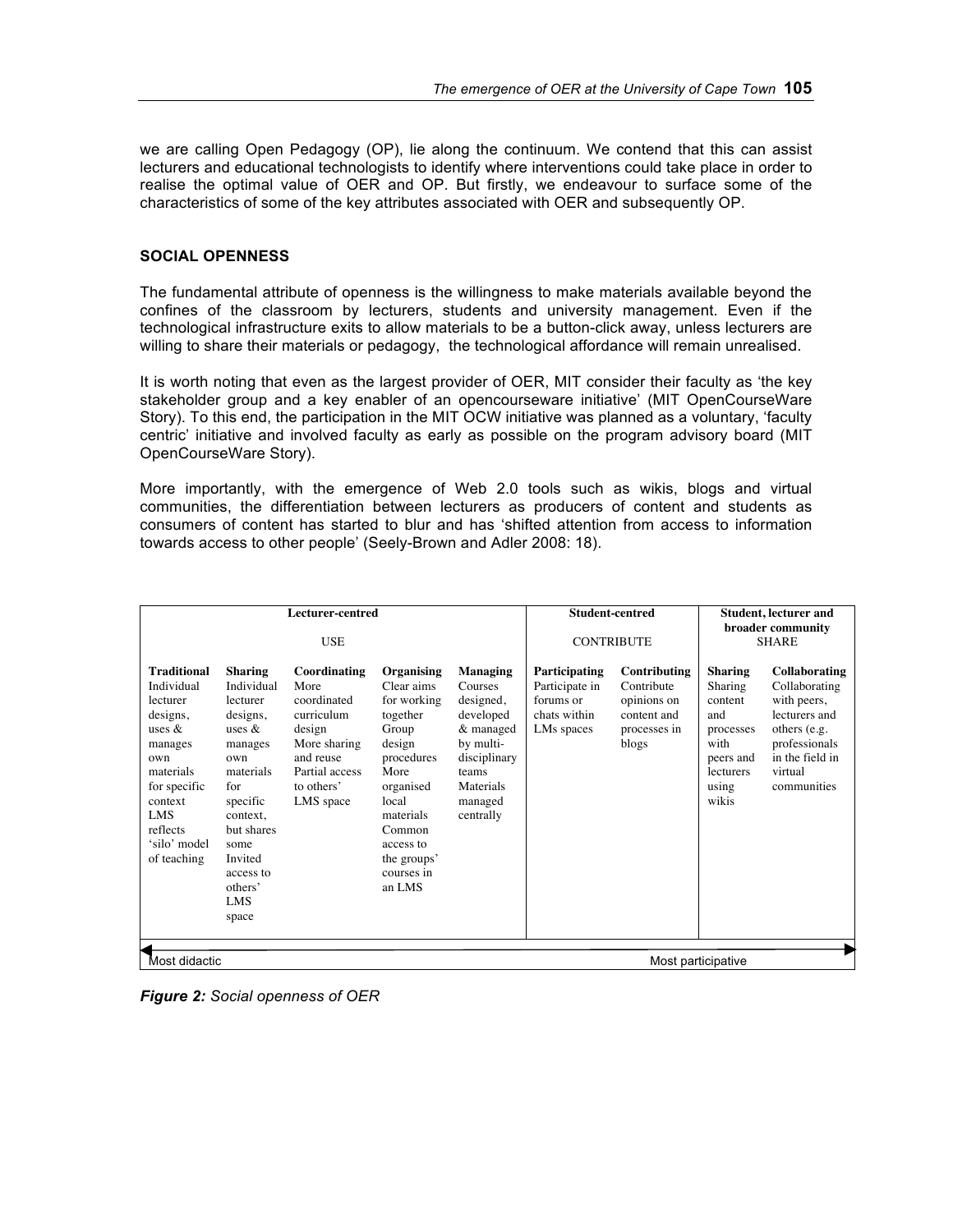Drawing on the concept of openness in the open source software movement, Tuomi suggests that that 'openness in the social domain is fundamentally motivated by the expected social benefits and by ethical considerations related to human freedoms' (the freedom to use, the freedom to contribute, and the freedom to share) (2006: 8).

We extrapolate these freedoms to OER to describe the social openness for lecturers and students to use, contribute to and share educational materials and processes. We loosely draw on Casey, Proven and Dripps' e-learning change continuum model to illustrate the 'use' aspect of social openness (Figure 2).

It is important to note that while we differentiate between the two extremes of social openness, we are not making a value judgement on more or less participation, but rather surfacing the 'degrees of social openness'.

While social openness might seem to be a valuable principle to subscribe to by those who already buy into the new 'culture of contribution', it is nevertheless often contrary to policy directives within universities that both privilege research over teaching and learning activities and value copyrighted ideas in journal articles and in patents rather than the production of shareable teaching resources. These policy directives can constrain the amount of time lecturers have available to develop materials with the intention to share beyond the boundaries of their own teaching space. However, recent developments in the area of Open Source Software (see Stallman in Tuomi 2006) and Open Access, are challenging the status quo. Already there are a number of changes in terms of how academics can publish their work (see Pappalardo 2008). It is hoped that the successes of the Open Software and Open Access movements may encourage changes in the teaching and learning domain.

## **EXAMPLE OF SOCIAL OPENNESS AT UCT: INKUNDLA YEHLABATHI/WORLD FORUM**

A good example of social openness at the University of Cape Town (UCT) is embedded in the  $2^{nd}$ year undergraduate International Public Law course, Inkundla yeHlabathi/World Forum. Here students play the role of legal advisors to a fictitious Minister in one of 10 African countries. The lecturer uses an open source based LMS built on Sakai<sup>3</sup> (called *Vula* at UCT) to make primary legal resources available to the students. The students in turn use the wikis in the LMS to build up their country resources. The forums in the LMS are used to negotiate treaty provisions with other States, to bring legal action one against the other and to make oral and written statements in plenary sessions of fictitious inter-State conferences. While the students still attend a few face-toface lectures, the predominant activity takes place within the learning management system, students have even extended this by creating their own Facebook site – explicitly excluding the lecturer.

In terms of social openness the Inkundla yeHlabathi/WorldForum course illustrates the degrees of openness within one course starting with a few lecturer-centred face-to-face lectures through students using online materials on the LMS, to their participation in forums and contribution to wikis and even appropriation of social networking software for learning purposes.

There are plans to make this course more widely available to the broader community including other universities within South Africa and in the rest of Africa. Even given the willingness of lecturers and students to share their resources and processes, social openness depends on *technological openness* to instantiate this willingness.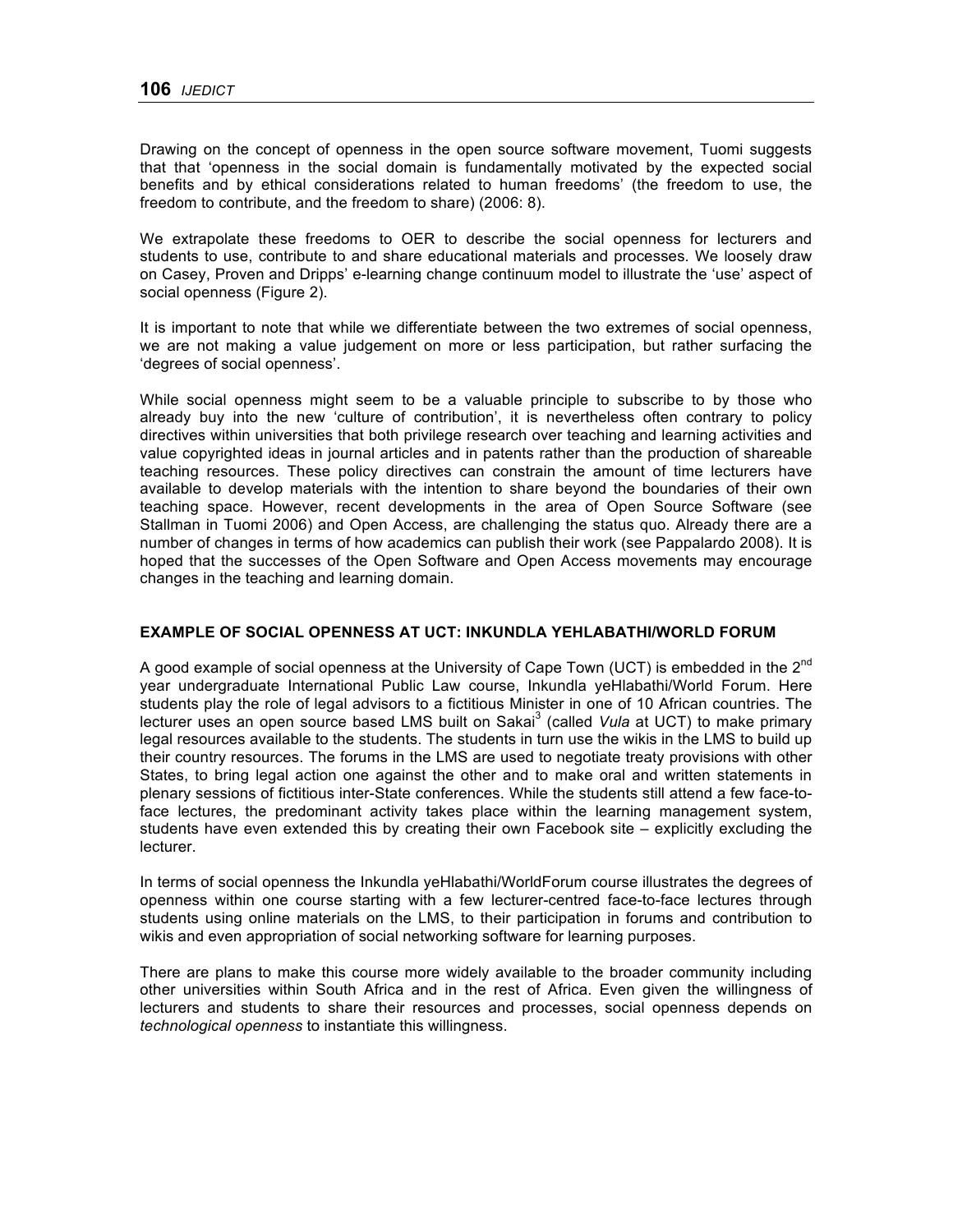|             |               | <b>Lecturer-centred</b> |            |          |               | Student-<br>centred |                    | <b>Student, lecturer</b><br>& broader<br>community |
|-------------|---------------|-------------------------|------------|----------|---------------|---------------------|--------------------|----------------------------------------------------|
|             |               | <b>USE</b>              |            |          |               | <b>CONTRIBUTE</b>   |                    | <b>SHARE</b>                                       |
| Traditional | Sharing       | Collaborating           | Organising | Managing | Participating | Contributing        | Sharing            | Collaborating                                      |
| ÷           | Most didactic |                         |            |          |               |                     | Most participative |                                                    |

*Figure 3***:** *Degrees of social openness: Inkundla Yehlabathi/World Forum*

| Proprietary                                      | Open                                                                                                       |
|--------------------------------------------------|------------------------------------------------------------------------------------------------------------|
| Learning management systems<br><b>WebCT</b>      | Learning<br>management<br>systems<br>(which include forums, wikis, chats)<br>Sakai (Vula at UCT)<br>Moodle |
| Content management systems                       | Content management systems<br>EduCommons                                                                   |
| Development tools and software                   | Development tools and software<br>Connexions<br>Python                                                     |
| Productivity tools<br><b>MSOffice</b>            | Productivity tools<br>OpenOffice.org<br>Google docs                                                        |
| Email                                            | Social networking software<br>Facebook                                                                     |
| Format<br>doc                                    | Format<br>odp, html, xml                                                                                   |
| Static resource<br>Textbook, electronic textbook | Dynamic resource<br>Wiki                                                                                   |
| Most restrictive                                 | Most accommodating                                                                                         |

*Figure 4: Technological openness of OER*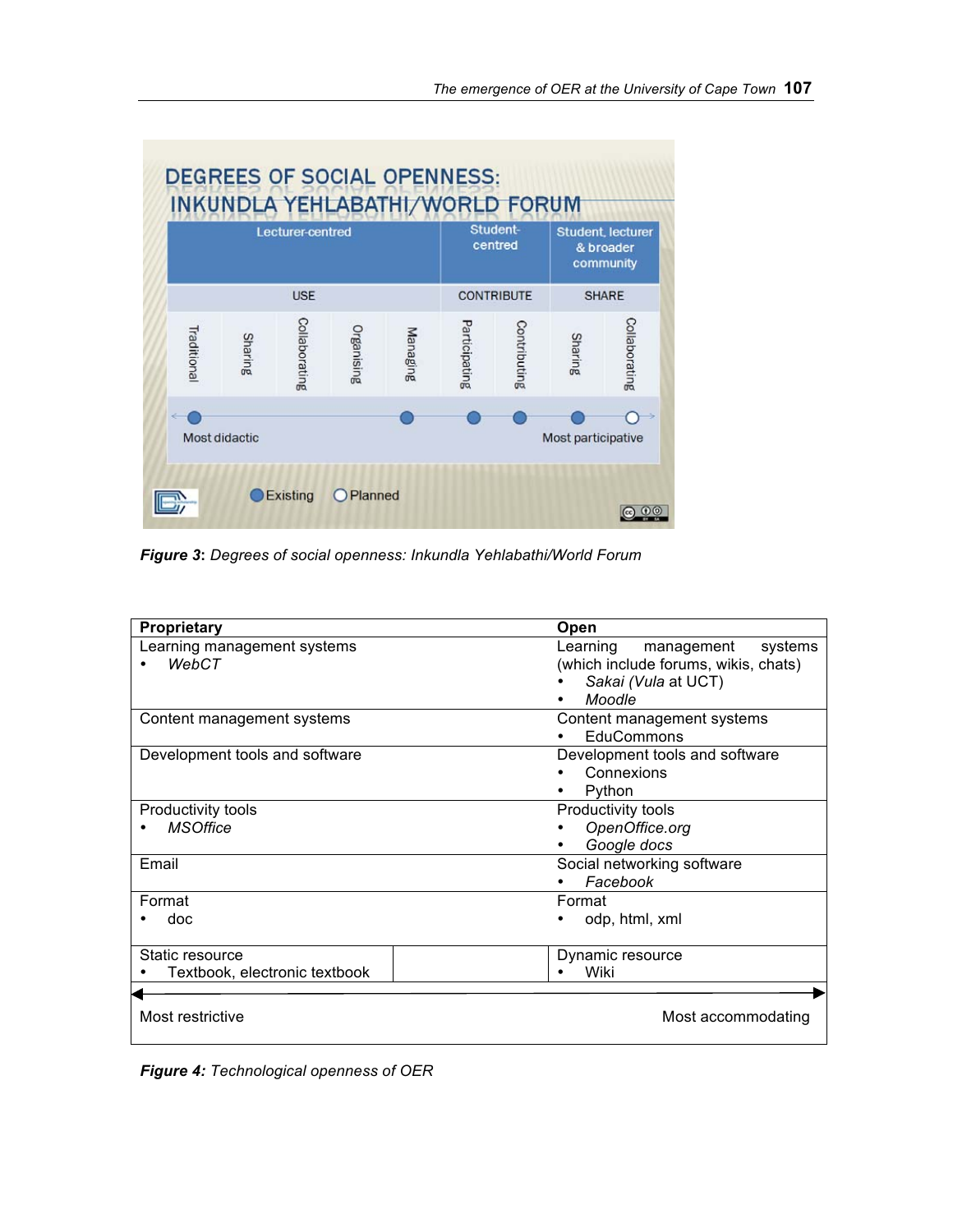#### **TECHNOLOGICAL OPENNESS**

In terms of making OER shareable, fundamental issues are the presence and use of interoperability standards and functionality. Tuomi notes that 'technical interoperability standards make it possible for independently developed systems to interact and co-exist' (2006:9) and highlights that these technical interoperability standards can be either proprietary or open. Examples of some of these proprietary and open software platforms, programs and formats are summarised in Figure 4.

#### **EXAMPLE OF TECHNICAL OPENNESS AT UCT: SIMULATION OF CHEMICAL PROCESSES**

A lecturer in Chemical Engineering at UCT uses simulations to help students visualise the interactions of particles and molecules as well as the changes in structure of particles (particle breakage or agglomeration) and molecules (reaction) and changes in the state of energy (heat transfer). He and his open software programmer have custom-built this simulation in Open Source software, Python. Although it is mostly used for demonstration purposes during lectures, some post-graduate students have adapted and added to the simulation. Although not shared with anyone else as yet, the lecturer and especially the programmer are willing to share this simulation as an OER.

When endeavouring to analyse the level of openness that this simulation reflects, focusing on the technical openness is not sufficient and to appreciate the degree of openness we need to take both the technical and social attributes into account and acknowledge the gradual move socially from an already open technical product (Figure 5).

|            |              |             |                                 |                                                        | Proprietary/  | Open                                   |                                          |                                          |
|------------|--------------|-------------|---------------------------------|--------------------------------------------------------|---------------|----------------------------------------|------------------------------------------|------------------------------------------|
|            |              |             |                                 |                                                        |               | Development tools<br>· Python, VPython |                                          |                                          |
|            |              |             |                                 |                                                        |               |                                        | Most                                     |                                          |
|            |              |             |                                 |                                                        |               |                                        |                                          |                                          |
| <b>USE</b> |              |             |                                 |                                                        |               |                                        | <b>SHARE</b>                             |                                          |
| Tradition  | <b>Saint</b> | Collabootte | Organisation                    | Maraging                                               | antiesizuting | Commounters                            | <b>Sharing</b>                           | Collaborazing                            |
|            |              |             |                                 |                                                        |               |                                        |                                          |                                          |
|            |              |             | Proprietary<br>Most restrictive | Development tools<br>accommodating<br>Lecturer-centred |               | Open                                   | Student-<br>centred<br><b>CONTRIBUTE</b> | Student, lecturer &<br>broader community |

*Figure 5: Degrees of technical and social openness: Chemical Engineering simulation*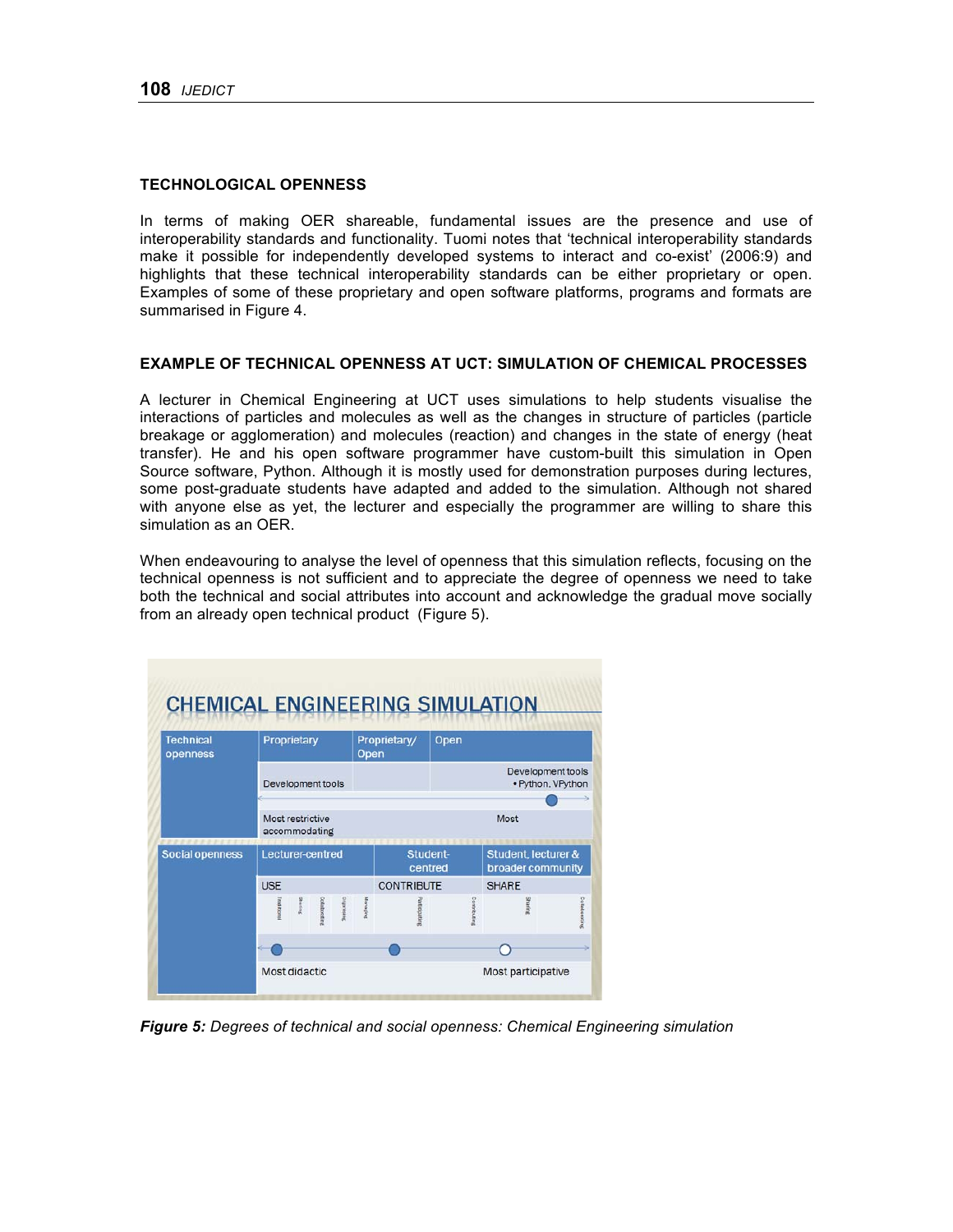In terms of sharing this simulation more widely within the institution itself, as part of the OpeningScholarship project, we found a potential partner in the Department of Physics where they require students to use Python to create 3-D visualisations of physical models of abstract physics theory. Negotiations of a possible shared project are in progress.

## **LEGAL OPENNESS**

In terms of intellectual property rights, there are a 'spectrum of rights'<sup>4</sup> from locked-down copyrighted materials through a range of flexible licenses offered by Creative Commons or the GNU Free Documentation License, to public domain materials (in some countries such as the USA, but not others such as Austria and Germany<sup>5</sup>). Creative Commons<sup>6</sup> offers the producer and end user the ability to make their choices on three key concepts: attribution, derivation and commercial usage. Based on a combination on these three key concepts there are six different kinds of licenses (Figure 6).

| Copyright          |             |                  |             | <b>Creative Commons Licences</b> |             |                    | Public    |
|--------------------|-------------|------------------|-------------|----------------------------------|-------------|--------------------|-----------|
|                    |             |                  |             | (Some rights reserved)           |             |                    | domain    |
|                    |             |                  |             |                                  |             |                    |           |
|                    |             |                  |             |                                  |             |                    |           |
| All<br>rights      | Attribution | Attribution      | Attribution | Attribution                      | Attribution | Attribution        | No rights |
| reserved           | Non-        | Non-             | Non-        | No.                              | Share Alike |                    | reserved  |
|                    |             |                  |             |                                  |             |                    |           |
|                    | commercial  | commercial       | commercial  | Derivatives                      |             |                    |           |
|                    | No          | Share Alike      |             |                                  |             |                    |           |
|                    | derivatives |                  |             |                                  |             |                    |           |
|                    |             |                  |             |                                  |             |                    |           |
|                    |             |                  |             |                                  |             |                    |           |
|                    |             |                  |             |                                  |             |                    |           |
|                    |             |                  |             |                                  |             |                    |           |
| Most restrictive   |             |                  |             |                                  |             | Most accommodating |           |
|                    |             |                  |             |                                  |             |                    |           |
| $BY = Attribution$ |             | <b>NC</b><br>$=$ | Non-        | $ND = No$ derivatives            |             | $SA = Share$ Alike |           |
|                    |             |                  |             |                                  |             |                    |           |
|                    |             | commercial       |             |                                  |             |                    |           |

*Figure 6: Copyright openness with Creative Commons licenses*

For a detailed explanation and examples of each licence it is best to visit the Creative Commons site. Briefly, what these licenses offer is a spectrum of intellectual property rights that allow lecturers to offer their work to others under certain specified conditions, starting from the most restrictive license that allows others to copy, distribute, display and perform copyrighted work to the most accommodating licence which allows others to copy, distribute, remix and extend the original work – even commercially – as long as the original author is acknowledged. A key condition for all these licenses is that acknowledgement, or what Creative Commons terms 'attribution', is required for each license which means that the originator's contribution is always recognised legally.

To ensure that these licenses are applicable in various legal jurisdictions around the world, the Creative Commons site offers lecturers the option to choose a licence applicable in their own country. This licence is then made available in three ways:

- Commons Deed which is a simply worded summary of the licence
- Legal Code which is a more comprehensive document that ensures that the licence will stand up in court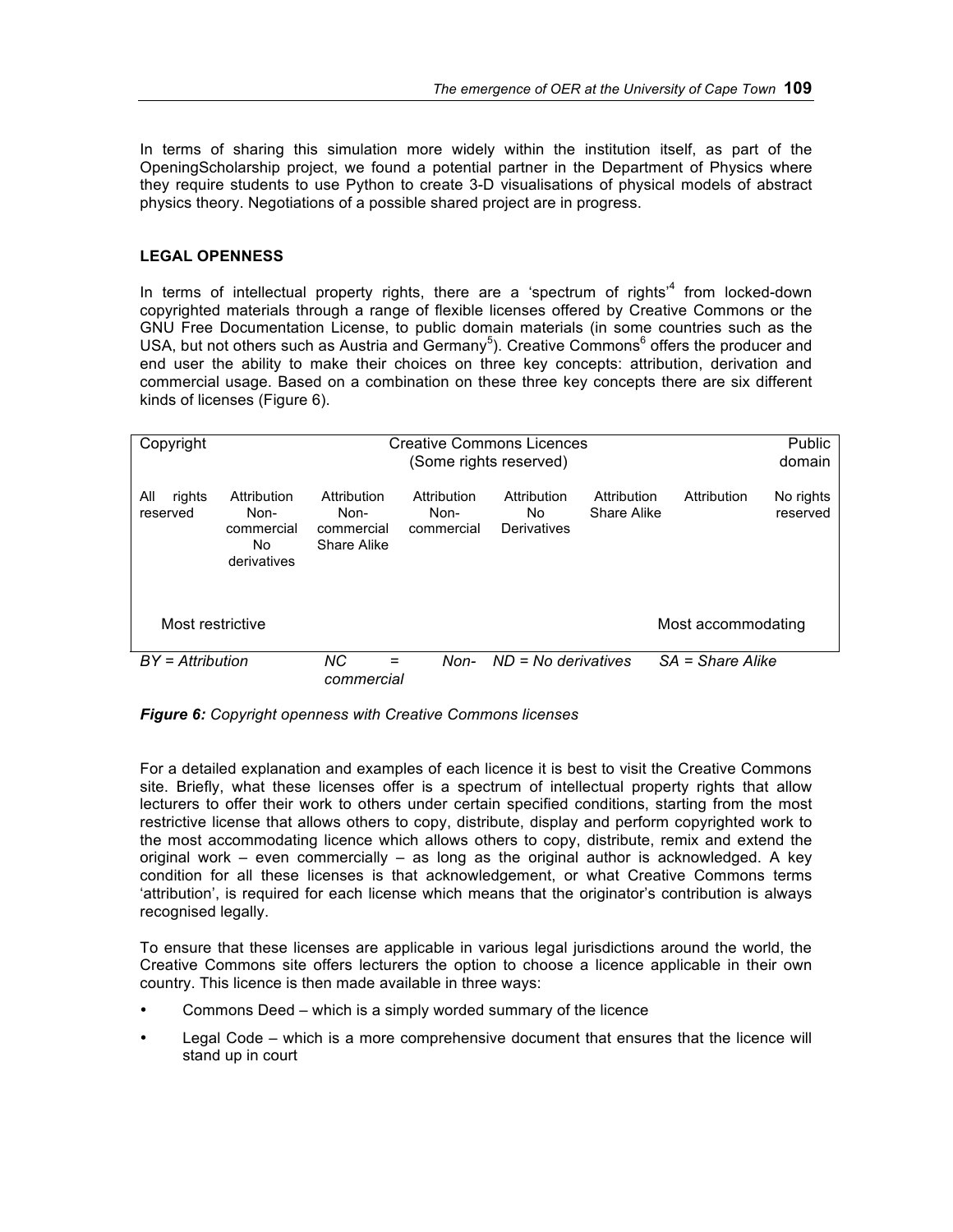• Digital Code – which is a machine-readable version of the licence that allows search engines to find materials with various licences.

#### **EXAMPLE OF LEGAL OPENNESS AT UCT: INKUNDLA YEHLABATHI/WORLD FORUM**

The site includes a number of copyrighted articles that are currently cleared through UCT's blanket license with the Dramatic, Artistic and Literacy Rights Organisation (DALRO)<sup>7</sup>, however, this only covers access for UCT students, so opening the current site up immediately would infringe this copyright. In terms of lecture notes these could easily be covered by an Attribution-Share Alike (BY-SA), although this is not yet in place. However, there are a number of legal documents – court cases from the International Criminal Court – that are in the Public Domain and can be used without restraint (Figure 7).



*Figure 7: Degrees of legal openness: Inkundla Yehlabathi/World Forum*

#### *Financial openness*

There is much debate around the cost of OER to the user ranging from 'free' to 'charged'. Activists such as Stephen Downes argue that 'the concept of 'open' entails, at a minimum, no cost to the consumer or user of the resource' and argues that 'even when the cost is low - or 'affordable' - the payment represents some sort of opportunity cost on the part of the user, an exchange rather than sharing' (2007:32). He queries whether 'some sort of payment by the user whether that payment is subscription fees, contribution in kind, or even something simple, such as user registration, ought to be called 'open' [as the] requisite payment imposes [an] overhead on the distribution of the resource, mitigating the value of the resource' (Downes 2007:32).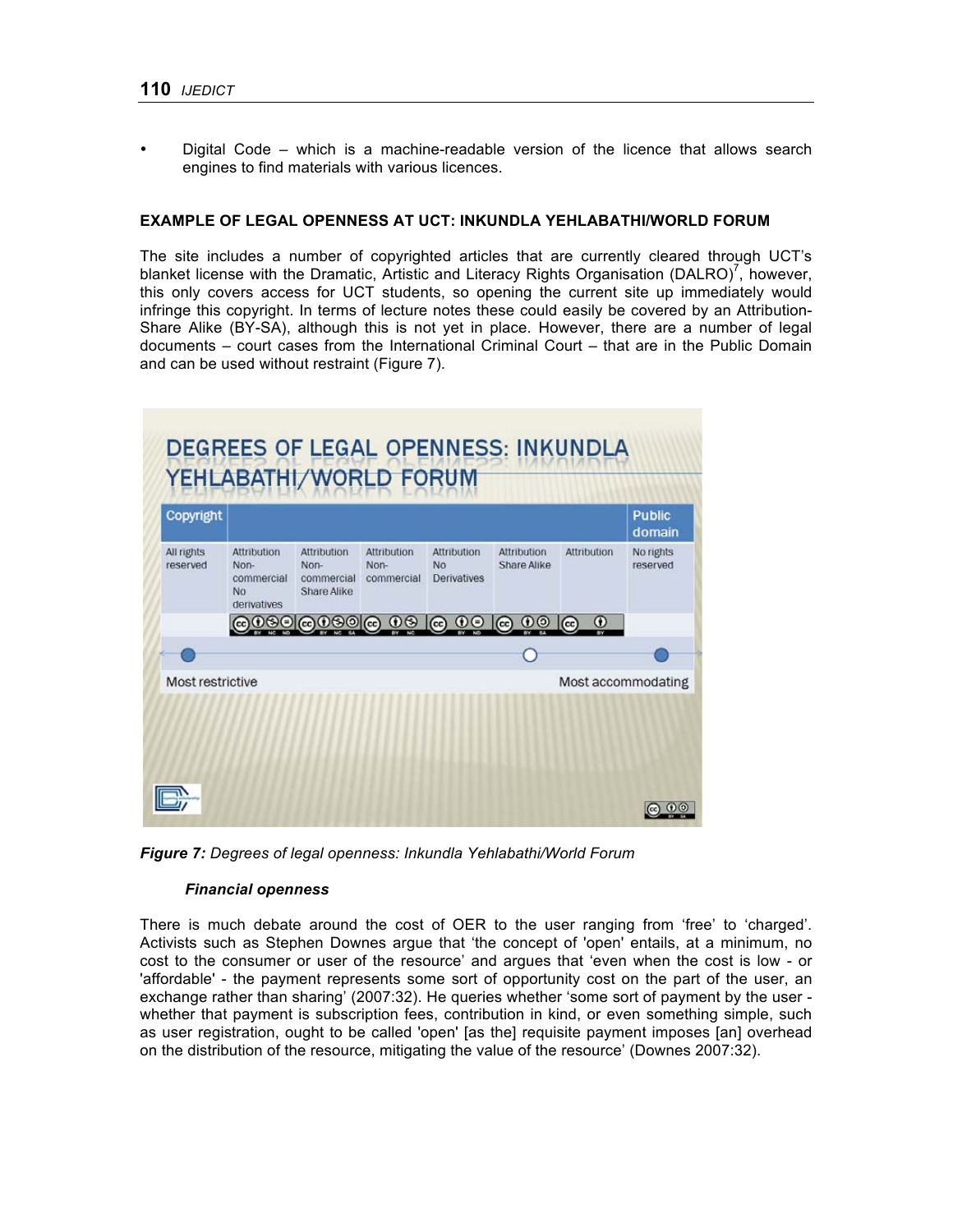Susan D'Antoni from UNESCO, on the other hand, suggests that OER should be 'affordable' (cited in Daniel et al 2006), thereby placing this still relative notion somewhere between the extremes of Downes and Bill Hornbeck, President of StreamerNet Corporation, provider of LearningPortal.com, whose vision is to enable the 'creators of knowledge-based content to have access to a distribution platform where the creators can actually be paid for their offerings … [that are distributed] … ' in the form of streaming or downloadable pay-to-view knowledge products (Hornbeck cited in Nash 2008 $^8$ ).

Quite clearly there are degrees of financial openness of OER (Figure 8), which need to be taken into account when contemplating the sustainability of OER over the longer term.

| Charged          |              | Low cost         | Opportunity cost        |                      | Free<br>No cost |
|------------------|--------------|------------------|-------------------------|----------------------|-----------------|
|                  | Small charge | Subscription fee | Contribution in<br>kind | User<br>registration |                 |
| Least affordable |              |                  |                         | Most affordable      |                 |

*Figure 8***:** *Financial openness of OER*

## **EXAMPLE OF FINANCIAL OPENNESS AT UCT: GAITCD**

The Deputy Dean of the Faculty of Medicine, Prof Kit Vaughan, was originally prompted to develop a CD-ROM to support his publication *Gait Analysis Laboratory* way back in 1992. He recognized that access to expensive equipment in modern gait analysis laboratories was not possible for most students and saw the potential of using relatively affordable and easily accessible personal computers as a way to place some of the sophistication and power of a 3-D gait laboratory into the hands of those who would not normally have such an opportunity. While currently copyrighted and sold (at \$49.95)<sup>9</sup>, Prof Vaughan has indicated his willingness to have the entire GaitCD made available as an OER. A section of the CD-ROM, the 153-page GaitBook, is already available as a downloadable pdf (Figure 9).

| Charged          | Low cost     |                  | <b>Opportunity cost</b> | Free                     |                 |
|------------------|--------------|------------------|-------------------------|--------------------------|-----------------|
|                  | Small charge | Subscription fee | Contribution in<br>kind | <b>User registration</b> |                 |
|                  |              |                  |                         |                          |                 |
| Least affordable |              |                  |                         |                          | Most affordable |

*Figure 9: Degrees of financial openness: Gait CD*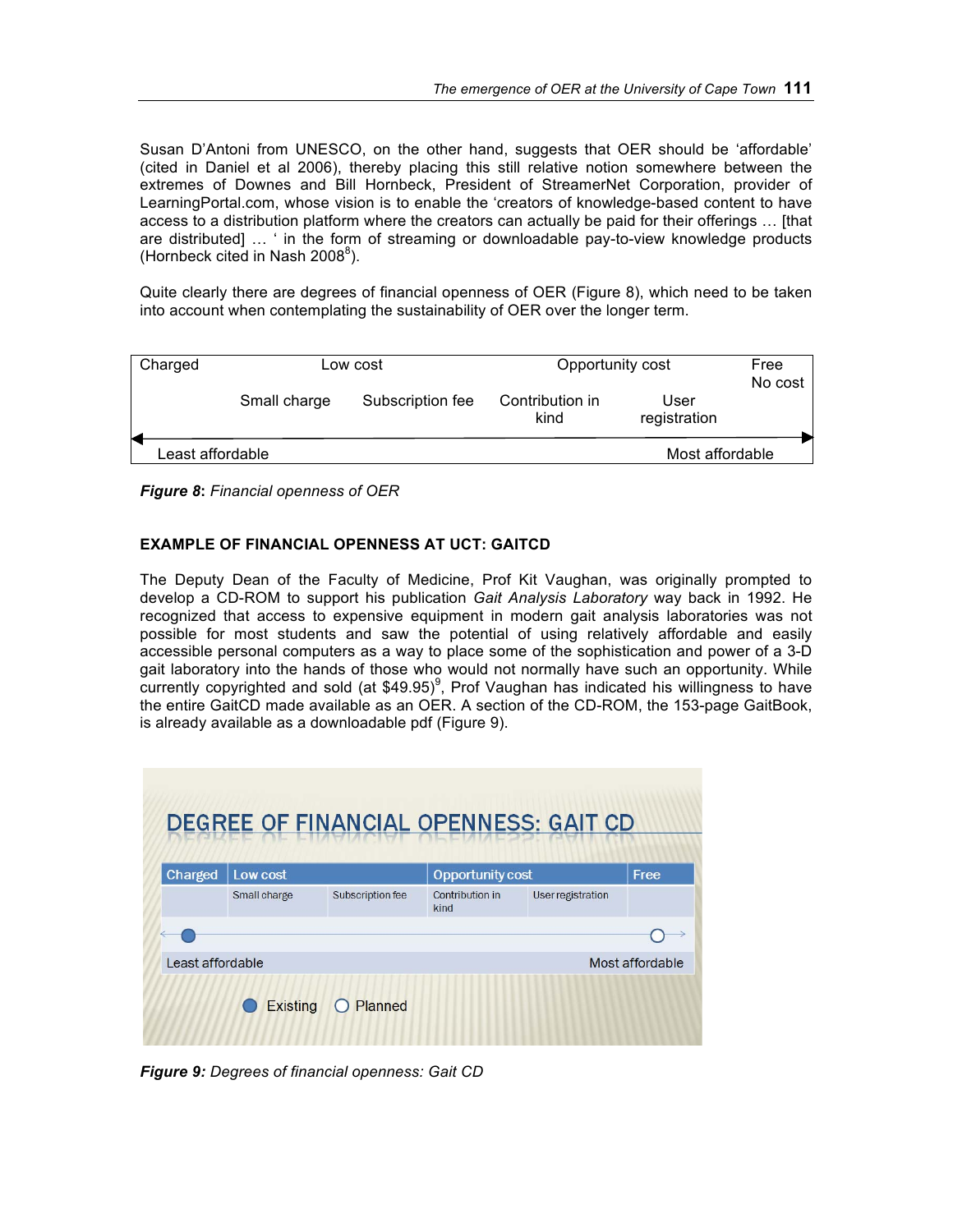#### **SUMMARY OF DEGREES OF OPENNESS**

We suggest that identifying the key attributes of openness of existing teaching and learning materials and educational processes, can help lecturers and the educational technologists who are appointed to support them to identify where intervention needs to take place in order to realise the optimal value of OER – one degree at a time. As an example, we summarise all four attributes of the Faculty of Law's International Public Law online course. To contextualise these attributes of openness, we provide a more detailed summary of the social simulation, Inkundla yeHlabathi.

#### **INKUNDLA YEHLABATHI / WORLD FORUM**

The lecturer in this case study, Salim Nakhjavani, has developed a series of simulated tasks in his International Law course, which is part of the preliminary year of the Bachelor of Laws (LLB) degree; being the second year of the undergraduate stream and the first year of the postgraduate stream. His experience at the International Criminal Court, in which legal work is conducted electronically, placed him in good stead to see the value of using ICTs to enhance the discipline of Law. He observed that outside Europe and particularly North America, and in South Africa in particular, the discipline of Law is not as yet aware of the benefits of electronic support. He recognizes that future potential lawyers are going to need to operate within an electronic environment, for example making submissions electronically, finding cases and reviewing the submissions of the parties and judgments. This lecturer suggests that students at UCT have tended to perceive International Law as being remote from their experience and proposes that the use of authentic primary sources in the form of original treaties, declarations, judgements etc. may help counter this sense of remoteness. Instead of using a textbook, he has opted to create an e-casebook which includes the primary sources or extracts from primary sources hosted on *Vula* the institutional LMS. In order to help students engage meaningfully with the primary sources hosted on *Vula* the lecturer has devised a series of authentic activities to simulate the work of an International Law practitioner in the 21<sup>st</sup> century. The 2008 cohort of 195 students has been divided into 10 tutorial groups, each representing legal advisers to a different country in Africa. They have to undertake various activities, such as summarising a number of cases to advise the fictitious Minister of their respective country. In doing so they have to read the primary texts and summarise them in a very limited number of words in a fairly short space of time – mimicking the real-life tasks of a young lawyer. Other tasks include negotiating treaty provisions with other States, bringing legal action one against the other and making oral and written statements in plenary sessions of fictitious inter-State conferences.

The lecturer explains that he had always envisaged sharing this course publicly and singles out universities in Africa in the first instance. He explains that he has a vision of creating a type of clearing house for African cases and materials, where academics from Africa can send him the original documents and other materials they wish to use to support teaching and learning, and he would arrange for these to be scanned and added to a list of potential cases. He imagines that each academic participating in this online collection, will then be able to select in a type of checkbox, the ones that he or she would like his or her students to read so that Law Faculties in Africa would have access to their own cases and materials on International Law – this upholds a healthy diversity in the content of curricula while allowing academic staff to draw on a pool of high-quality primary source materials from a variety of conceptual approaches to the law.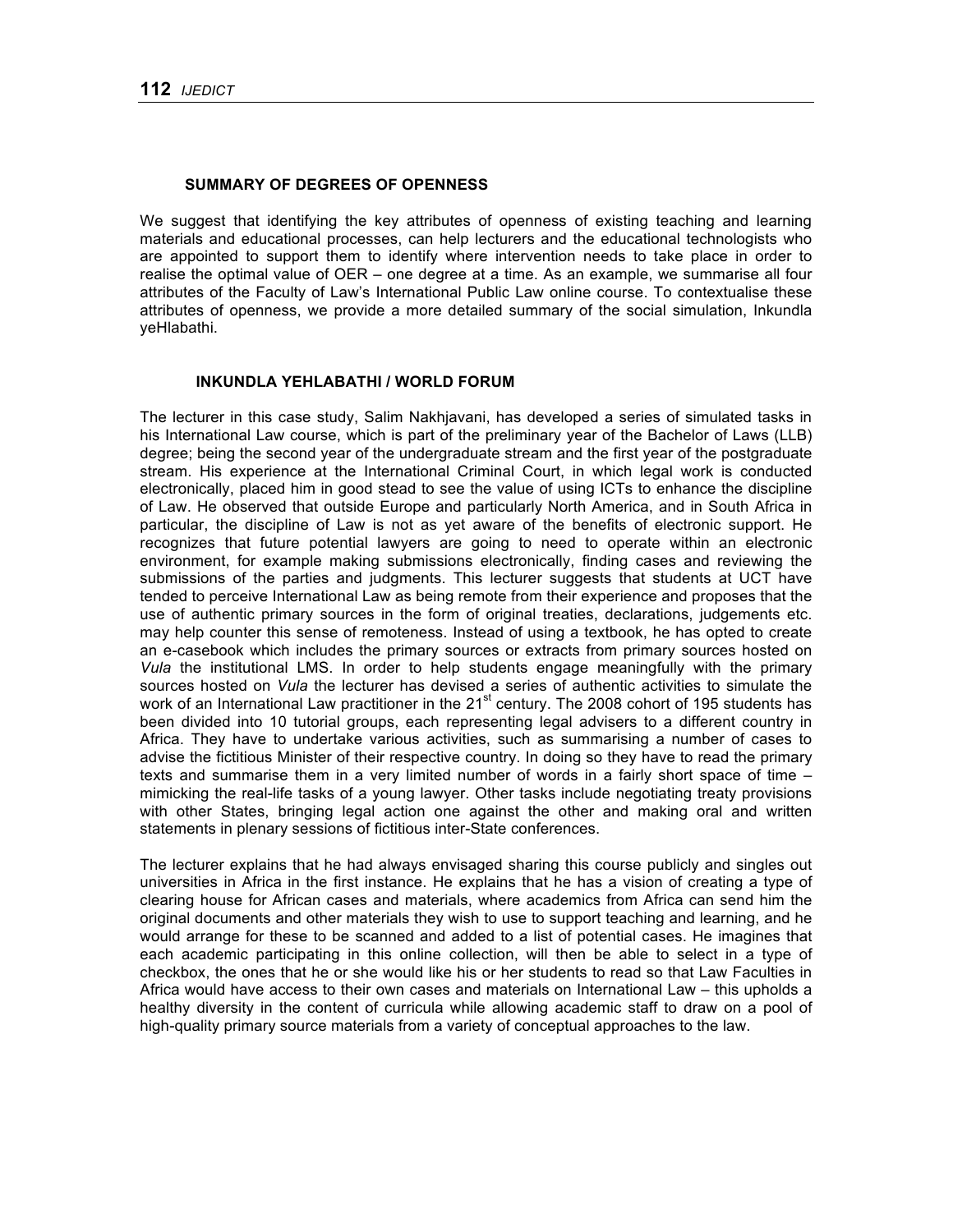

*Figure 10: Summary of analysis of openness: Inkundla yeHlabathi*

In terms social openness, the students participate actively using Forums and even their own (lecturer-excluded) *Facebook* site and contribute materials to the LMS space. The most complicated issue is the legal openness as the Vula site and the e-casebook contains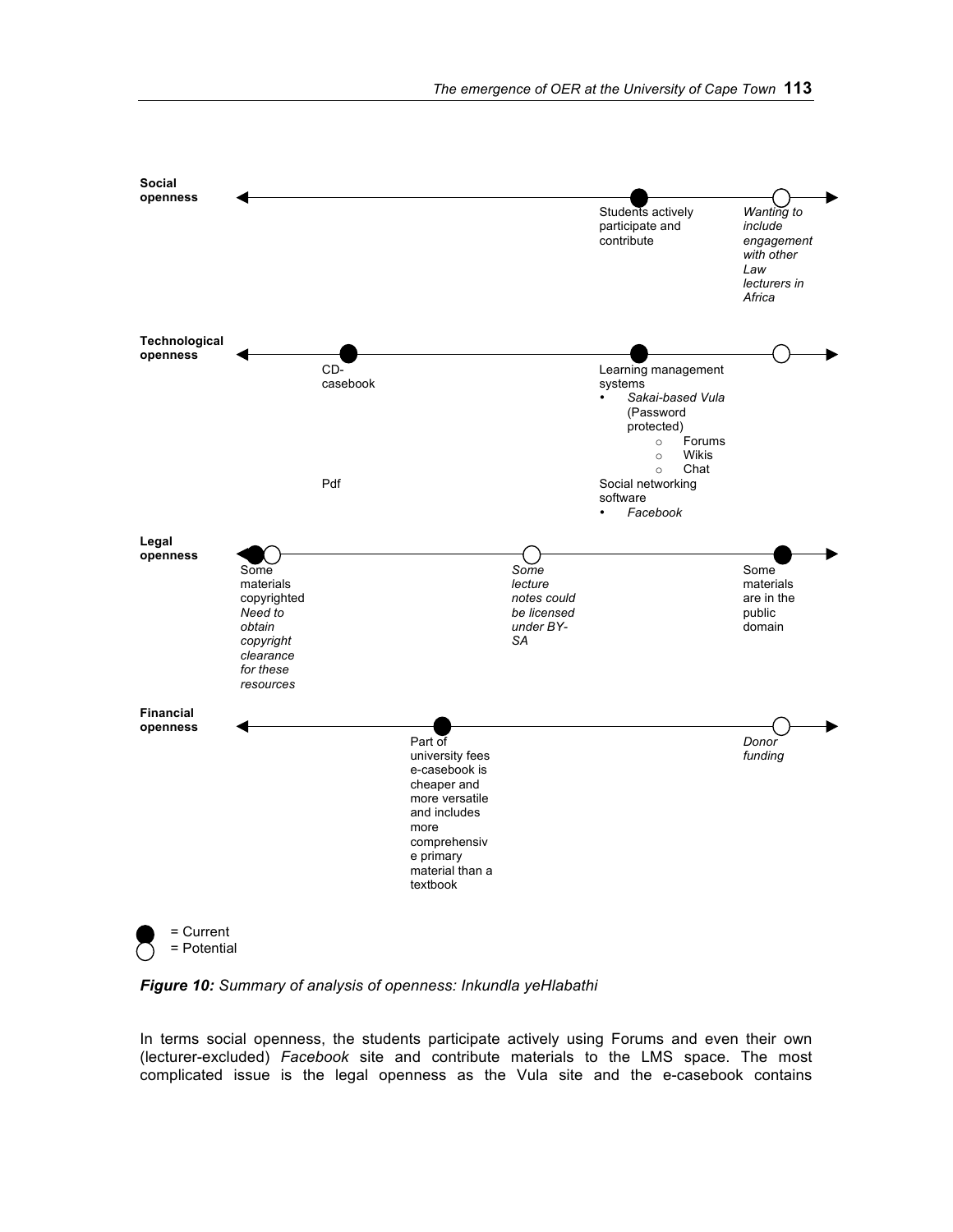copyrighted materials for which copyright royalties have been paid as part of UCT's blanket license to DALRO as well as many public domain materials from the International Criminal Court and other sources. In order for this simulation to be made more widely available, funds will need to be sought for the copyright clearing process. As noted by MIT, 'IP clearance is a timeconsuming process and because of the level of effort and risks involved, it is one of the biggest barriers to faculty participation' (MIT OpenCourseWare Story)

What is of real value in this social simulation is the sharing of the pedagogical process, what we see as 'open pedagogy'. Salim Nakhjavani has presented his ideas at a number of UCT seminar and workshops and achieved a well earned second place in the international Teaching with Sakai Innovation Award<sup>10</sup> which aims to highlight innovative or transformative examples of educational applications of Sakai. Hopefully this will inspire others to teach aspects of their own disciplines – where appropriate – in a similar way.

## **CONCLUSION**

Information and communication technologies (ICTs) provide a range of opportunities to share educational materials and processes in ways we have not completely envisaged as yet. An analysis of existing educational materials and processes can provide some ideas of what can be done to make these more readily available beyond the confines of an individual teaching and learning space. The simple term "open" hides a reef of complexity and endeavouring to unravel the degrees of openness of the key attributes, will hopefully make the task of identifying where alterations will need to be made to existing teaching and learning materials or processes a little easier for the lecturer and the educational technologist alike.

## **ACKNOWLEDGMENTS**

Andrew Deacon - Learning Designer at CET for the many conversations over OER and helpful comments on evolving versions of this paper

Laura Czerniewicz – Director of CET for her valuable comments on progressive versions of this paper

Cheryl Brown – Researcher at CET for checking the consistency between the paper and the presentation

Alliyah Geldenhuys – OpeningScholarship Project for reference checking

Kevin Williams - for endless editing and encouragement

## **ENDNOTES**

- 1 http://ocw.mit.edu/NR/rdonlyres/1118F4F3-AA41-4CB4-B71F-F6E058AD22AA/0/MIT\_OCW\_Approach\_10\_5\_04.pdf
- 2 Bissell, A (2008) email to UNESCO discussion group.
- 3 http://sakaiproject.org/portal
- 4 http://creativecommons.org/about/licenses
- 5 http://www.wikieducator.org/Exemplary\_Collection\_of\_open\_content\_licensing\_approaches
- 6 http://creativecommons.org/about/licenses/meet-the-licenses
- 7 http://www.dalro.co.za/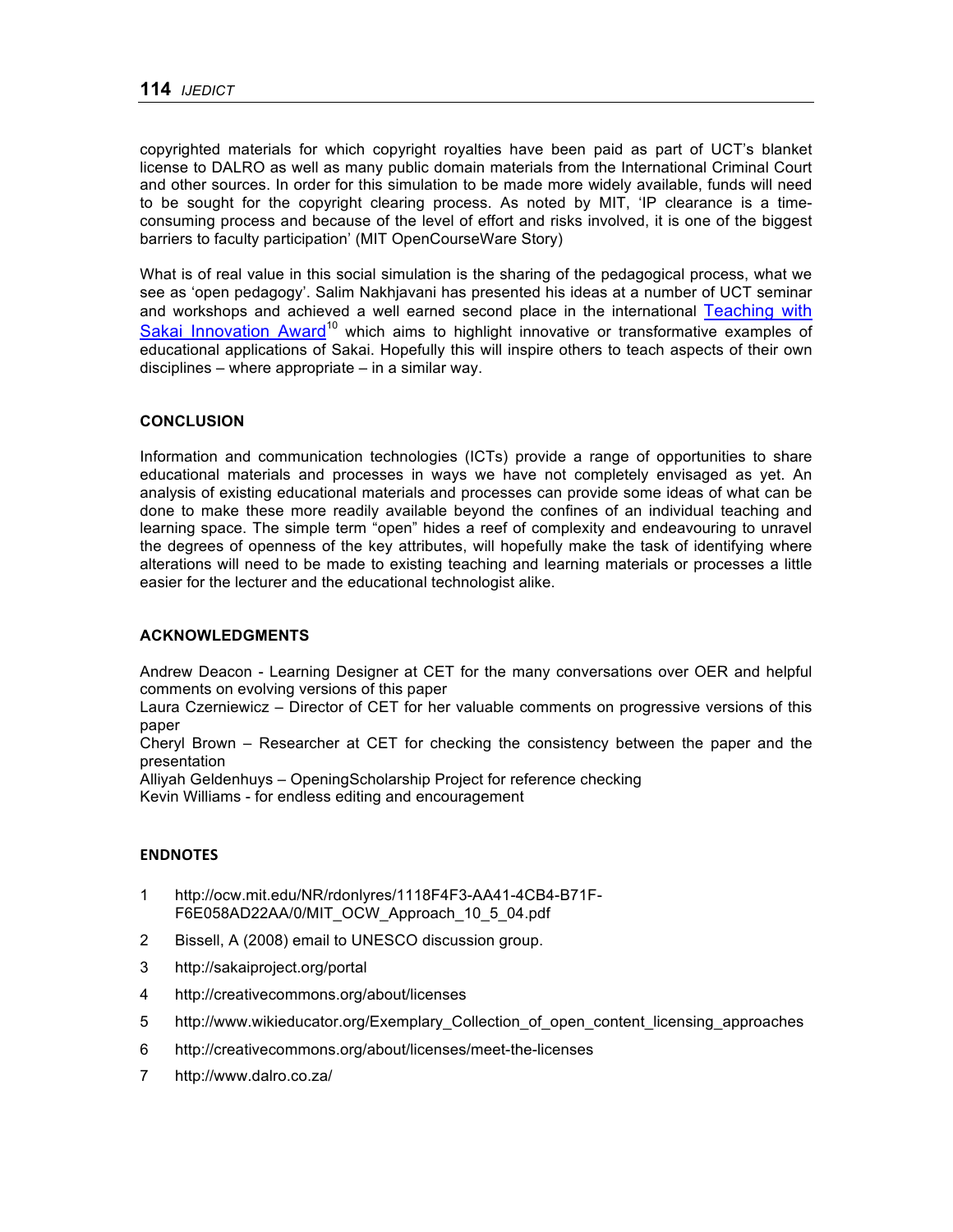- 8 http://elearnqueen.blogspot.com/2008/02/interview-with-bill-hornbeck.html
- 9 http://www.kiboho.co.za/GaitCD/
- 10 http://openedpractices.org/twsia

#### **REFERENCES**

- Atkins, DE, Seely-Brown, J and Hammond, AL (2007) A Review of the Open Educational Resources (OER) Movement: Achievements, Challenges, and New Opportunities. Report to The William and Flora Hewlett Foundation. Available online: http://www.hewlett.org/Programs/Education/OER/OpenContent/Hewlett+OER+Report.htm
- Breen R and Jonsson JO (2005) Inequality of Opportunity in Comparative Perspective: Recent Research on Educational Attainment and Social Mobility. *Annual Review of Sociology* 31: 223-243.
- Casey J, Proven, J and Dripps D (2007) Managing Intellectual Property Rights in Digital Learning Materials: A development pack for institutional repositories. TrustDR. [online] http://trustdr.ulster.ac.uk/outputs.php (1 July 2008).
- Caswell T, Henson, S, Jenson, M & Wiley, D (2008) Open Educational Resources: Enabling universal education. International Review of Research in Open and Distance Learning, 9(1), 1-11.
- Daniel, J, West, P, D'Antoni, S and Uvalić-Trumbić, S (2006) 'eLearning and Free Open Source Software: the Key to Global Mass Higher Education?' International Seminar on Distance, Collaborative and eLearning', Universiti Teknologi Malaysia, Kuala Lumpur, Malaysia, 4 - 5 January 2006, http://www.col.org/colweb/site/pid/3571 (1 July 2008).
- De Broeck M and Sløk T (2005) Interpreting real exchange rate movements in transition countries. *Journal of International Economics* 68 (2), 368-383.
- Downes S (2007) Models for sustainable open educational resources. Interdisciplinary Journal of Knowledge and Learning Objects 3: 29-44.
- Holotescu C (2007) Open educational resources and FLOSS. Presentation at eLiberatica, Brasov, 18-19 May 2007. [online] http://www.slideshare.net/cami13/oer-and-floss/ (1 July 2008).
- Johnstone SM (2005) Open educational resources serve the world.' *Educause Quarterly* 3: 15- 18.
- McAndrew, P (2006) Motivations for OpenLearn: the Open University's Open Content Initiative. [online] http://kn.open.ac.uk/public/getfile.cfm?documentfileid=10026 (1 July 2008).
- OECD. (2007) Giving knowledge for free: The Emergence of Open Educational Resources. Organisation for Economic Co-operation and Development (OECD), Paris, France. [online] http://www.oecd.org/document/41/0,3343,en\_2649\_35845581\_38659497\_1\_1\_1\_1,00.html 91 July 2008).